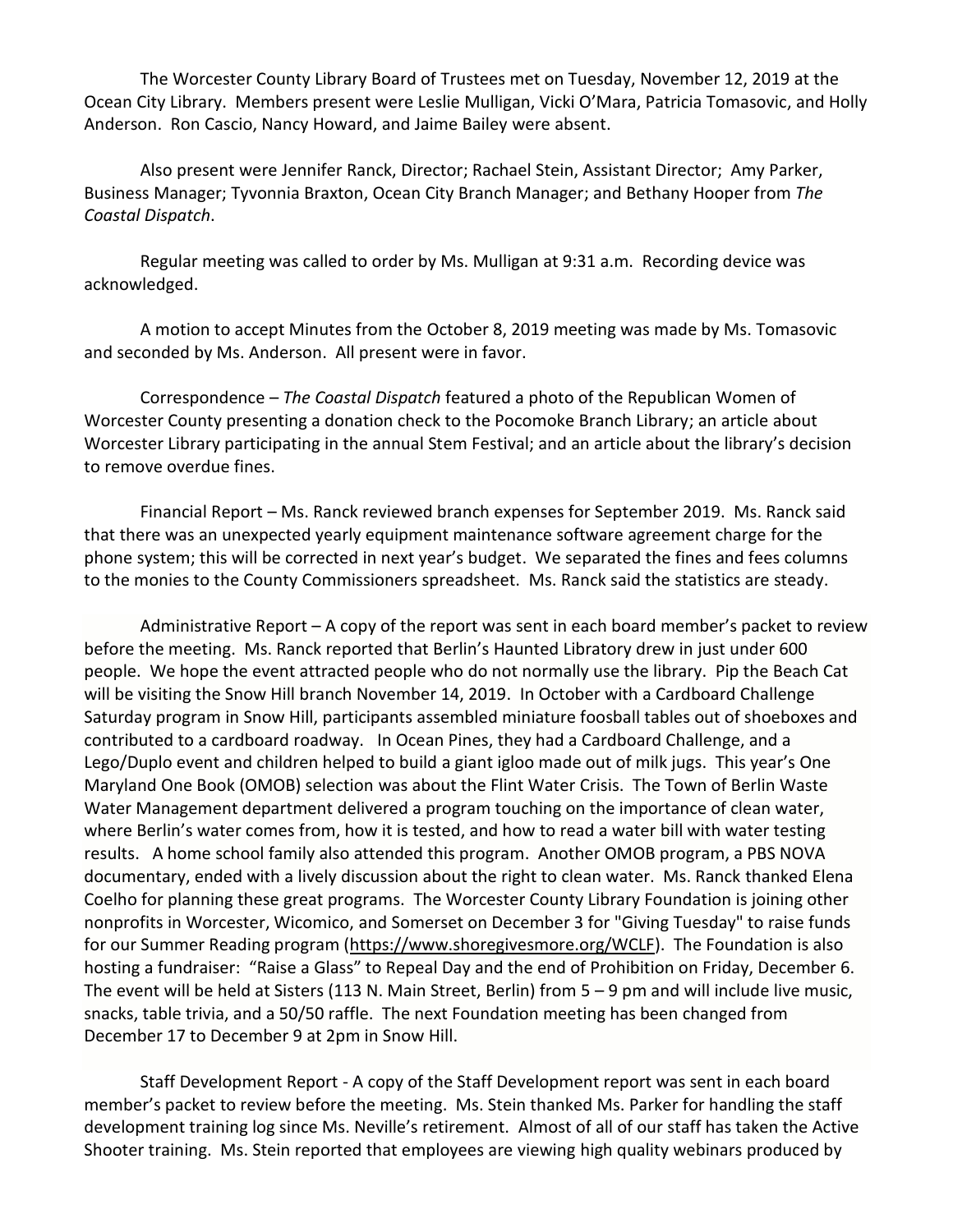Worcester County Library Board of Trustees Minutes, November 12, 2019 Page 2

the State Library Resource Center. Alicia Blake attended the Statewide Circulation Conference. Lisa Voss attended the YALSA Young Adult Services Symposium in Memphis, TN, from November 1- 3.

**Old Business** – A copy was sent in each board member's pack to review before the meeting.

**Pocomoke Library Design Grant** The City of Pocomoke sent a letter to County Administration with a proposal for a new library site.

**Petition Policy** After discussing a draft policy**,** Ms. Ranck said she will contact the library's attorney for advice.

**Fine Free** Response about the library's fine free policy has been positive.

**Finance Department** will be moving their Isle of Wight office into the Ocean Pines library as early as December. Ocean Pines will lose one of their computer rooms. The upcoming carpet replacement may impact the schedule. The carpet bid closes today at 1pm.

## **New Business –**

**eBooksforAll** Beginning November 1, 2019, Macmillan Publishers allows libraries (no matter the size of their city or town) to purchase **only one copy** of each new eBook title for the first eight weeks after a book's release. Different library consortiums and advocacy groups are working to explain the important role libraries play in the overall book industry.

**Job Center** The Lower Shore Workforce Alliance is offering a grant so that the library can set up job assistance in Worcester County. Ms. Ranck thinks maybe a job center can be set up in the Ocean City and Pocomoke branches. Ms. Ranck said the job center is successful at the Wicomico library. A huge job board is readily accessible for people to view.

**Board Vacancy** Mr. Cascio's term ends in December. The Board will need to find a new Berlin area representative and select a President.

**2020 Library Closing and Board Meeting Dates** Included in the board packet is the proposed list of holiday closings and board meeting dates for 2020. A motion to approve the 2020 holiday closings and board meeting dates was made by Ms. O'Mara and seconded by Ms. Anderson.

**Creativebug** The library purchased a new online learning platform, Creativebug. It offers over 1,000 art and craft video classes taught by designers and experts and includes downloadable patterns, templates, and recipes. The videos have public performance rights and library staff is able to incorporate them during library programs.